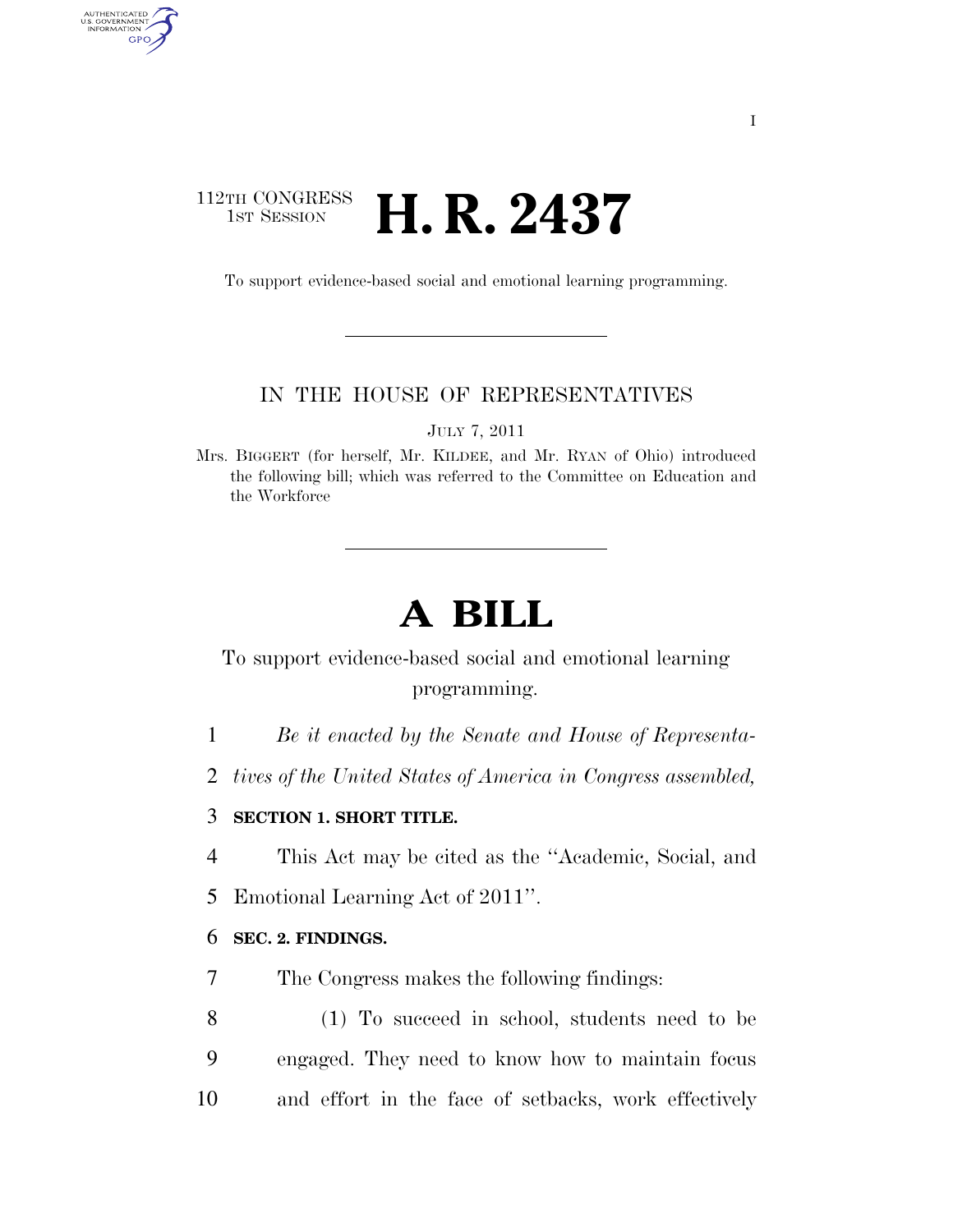with others, and be good communicators and prob-lem-solvers.

 (2) Social and emotional skills form a founda- tion for young people's success not just in school, but as healthy and caring adults, productive work-ers, and engaged citizens.

 (3) Not only can these skills be taught, they can be taught by regular classroom teachers in schools of every type to students of every back-ground.

 (4) Academic outcomes resulting from social and emotional learning include greater motivation to learn and commitment to school, increased time de- voted to schoolwork and mastery of subject matter, improved attendance, graduation rates, grades, and test scores.

 (5) These positive outcomes increase in stu- dents who are involved in social and emotional learn- ing programming by an average of 11 percentile points over students who are not involved in such programming.

 (6) Social and emotional learning programming also results in reduced problem behavior, improved health outcomes, a lower rate of violent delinquency, and a lower rate of heavy alcohol use.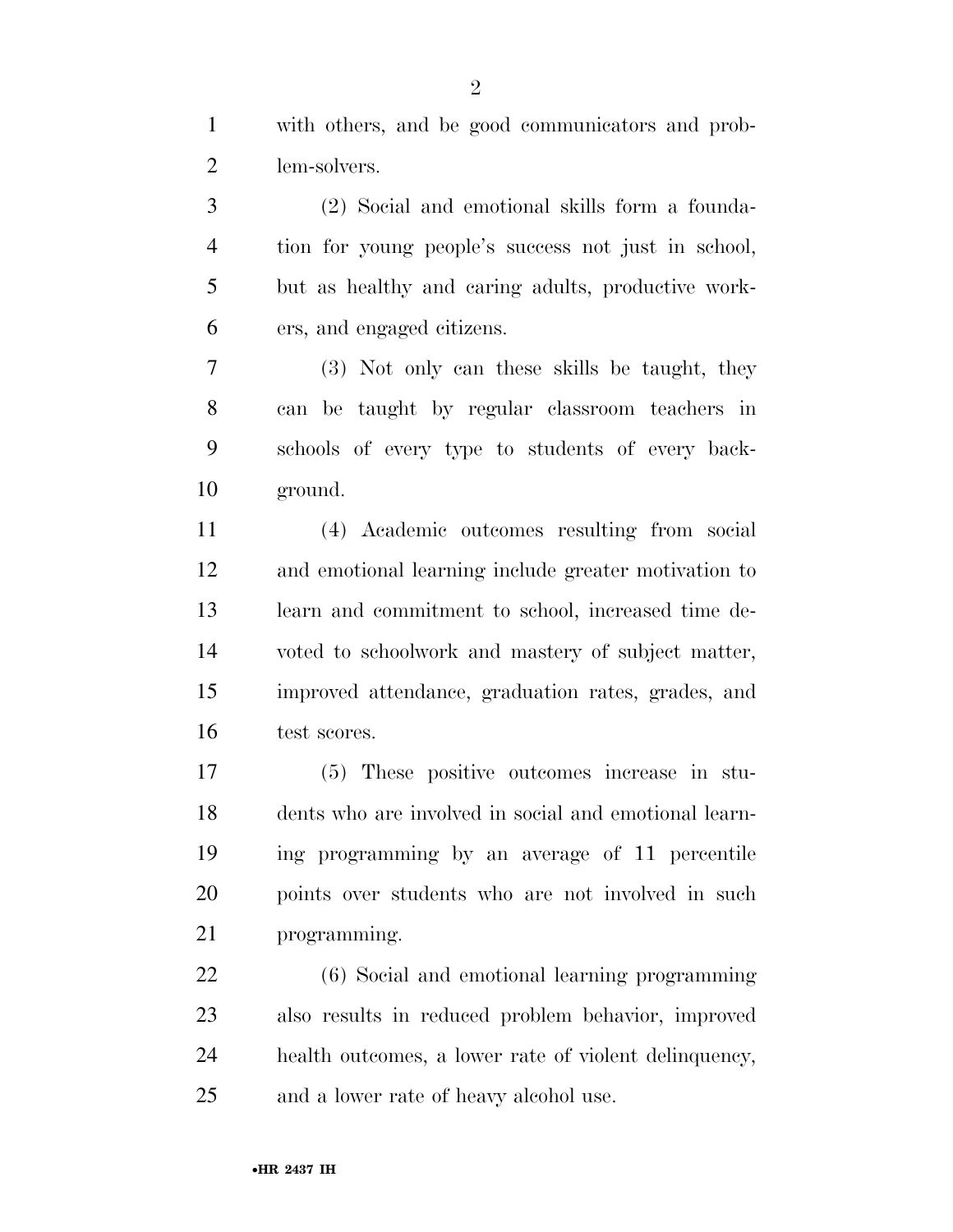| $\mathbf{1}$   | SEC. 3. AMENDMENTS TO THE ELEMENTARY AND SEC-           |
|----------------|---------------------------------------------------------|
| $\overline{2}$ | ONDARY EDUCATION ACT.                                   |
| 3              | (a) TEACHER AND PRINCIPAL TRAINING AND RE-              |
| 4              | CRUITING FUND.—Part A of title II of the Elementary     |
| 5              | and Secondary Education Act of 1965 (20 U.S.C. 6601)    |
| 6              | et seq.) is amended—                                    |
| 7              | (1) in section $2113(c)(2)$ —                           |
| 8              | $(A)$ by striking "and" at the end of sub-              |
| 9              | paragraph $(A)$ ;                                       |
| 10             | (B) by striking the period at the end of                |
| 11             | subparagraph (B) and insert "; and"; and                |
| 12             | (C) by adding at the end the following:                 |
| 13             | $\cdot\cdot$ (C) train teachers and principals in prac- |
| 14             | tices that have demonstrated effectiveness in           |
| 15             | improving student achievement, attainment,              |
| 16             | and behavior through addressing the social and          |
| 17             | emotional development needs of students, such           |
| 18             | as through social and emotional learning pro-           |
| 19             | gramming."; and                                         |
| <b>20</b>      | (2) in section $2123(a)(3)(B)(iii)$ —                   |
| 21             | (A) by striking "and" at the end of $(I)$ ;             |
| <u>22</u>      | (B) by redesignating subclause (II) as sub-             |
| 23             | clause $(III)$ ; and                                    |
| 24             | $(C)$ by inserting after subclause (I) the fol-         |
| 25             | lowing:                                                 |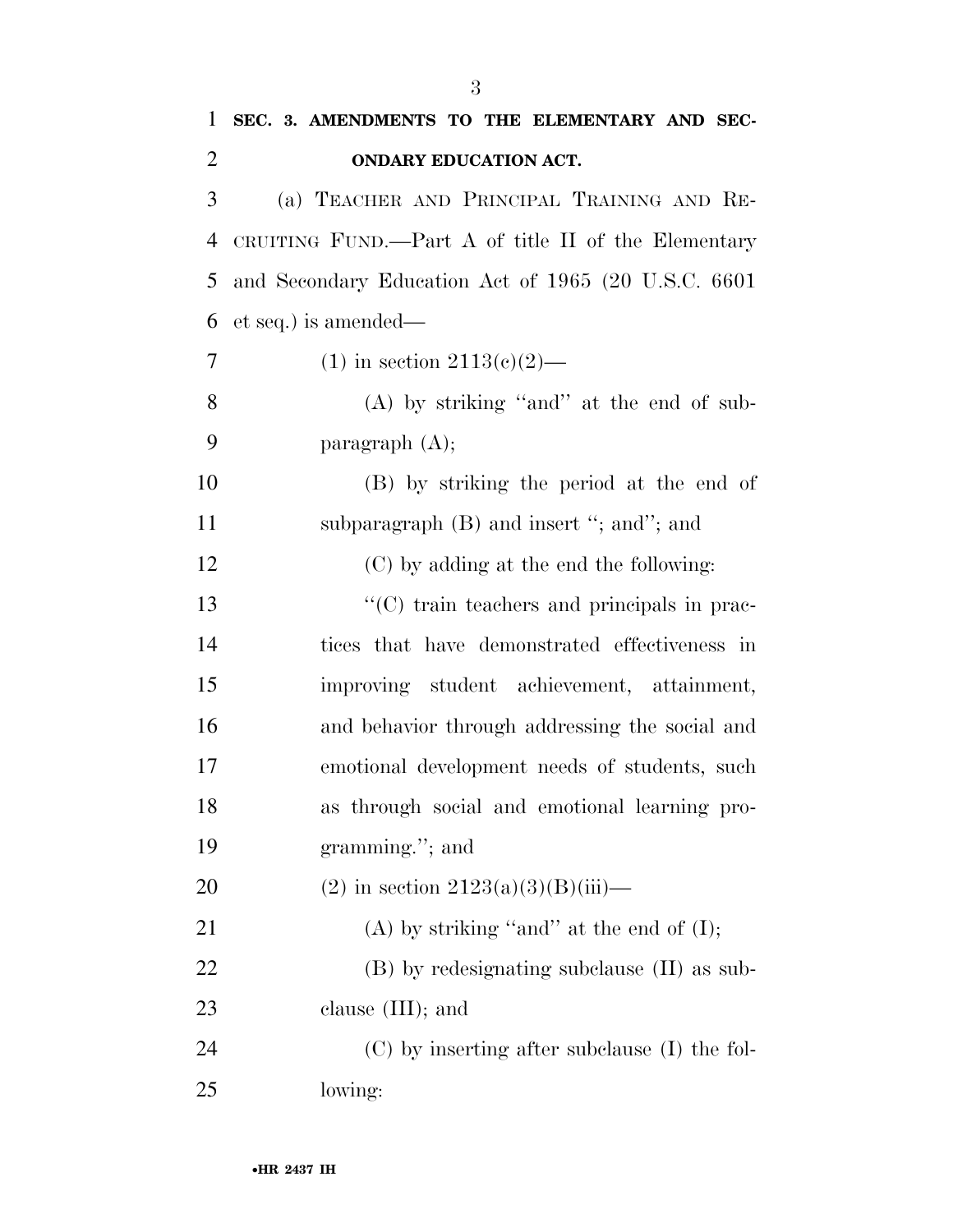| $\mathbf{1}$   | "(II) addressing the social and                      |
|----------------|------------------------------------------------------|
| $\overline{2}$ | emotional development needs of stu-                  |
| 3              | dents to improve student achievement                 |
| $\overline{4}$ | and attainment, such as through so-                  |
| 5              | cial and emotional learning program-                 |
| 6              | ming; and".                                          |
| 7              | (b) DEFINITIONS.—Section 9101 of the Elementary      |
| 8              | and Secondary Education Act of 1965 (20 U.S.C. 7801) |
| 9              | is amended by adding at the end the following:       |
| 10             | "(44) SOCIAL AND EMOTIONAL LEARNING.                 |
| 11             | The term 'social and emotional learning' means the   |
| 12             | process through which children and adults acquire    |
| 13             | the knowledge, attitudes, and skills associated with |
| 14             | the core areas of social and emotional competency,   |
| 15             | including—                                           |
| 16             | $\lq\lq$ self-awareness and self-management          |
| 17             | to achieve school and life success, such as iden-    |
| 18             | tifying and recognizing strengths, needs, emo-       |
| 19             | tions, values and self-efficacy, impulse control     |
| 20             | and stress management, self-motivation and           |
| 21             | discipline, and goal setting and organizational      |
| 22             | skills;                                              |
| 23             | "(B) social awareness and interpersonal              |
| 24             | skills to establish and maintain positive rela-      |
| 25             | tionships, such as perspective taking and re-        |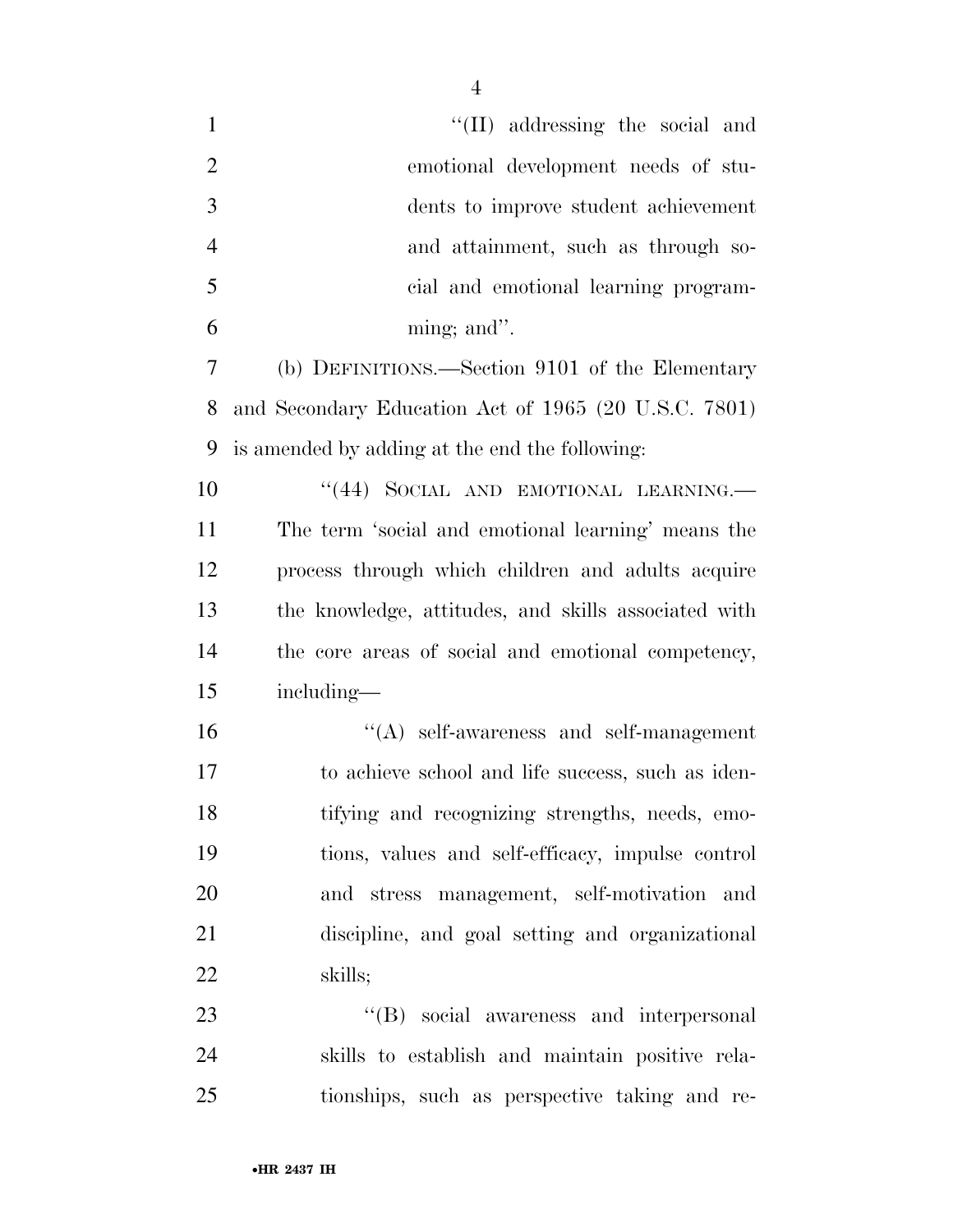| $\mathbf{1}$   | spect for others, communication, working coop-    |
|----------------|---------------------------------------------------|
| $\overline{2}$ | eratively, negotiation, conflict management, and  |
| 3              | help seeking; and                                 |
| $\overline{4}$ | "(C) decision making skills and responsible       |
| 5              | behaviors in personal, academic and community     |
| 6              | contexts, such as situational analysis, problem   |
| 7              | solving, reflection and personal, and social and  |
| 8              | ethical responsibility.                           |
| 9              | "(45) SOCIAL AND EMOTIONAL LEARNING PRO-          |
| 10             | GRAMMING.—The term 'social and emotional learn-   |
| 11             | ing programming' refers to classroom instruction  |
| 12             | and schoolwide activities and initiatives that—   |
| 13             | $\lq\lq$ integrate social and emotional learn-    |
| 14             | ing into school curriculum;                       |
| 15             | "(B) provide systematic instruction where-        |
| 16             | by social and emotional skills are taught, mod-   |
| 17             | eled, practiced, and applied so that students use |
| 18             | them as part of their daily behavior;             |
| 19             | $"$ (C) teach children to apply social and        |
| 20             | emotional skills to prevent specific problem be-  |
| 21             | haviors such as substance use, violence, bul-     |
| 22             | lying, and school failure, and to promote posi-   |
| 23             | tive behaviors in class, school, and community    |
| 24             | activities; and                                   |